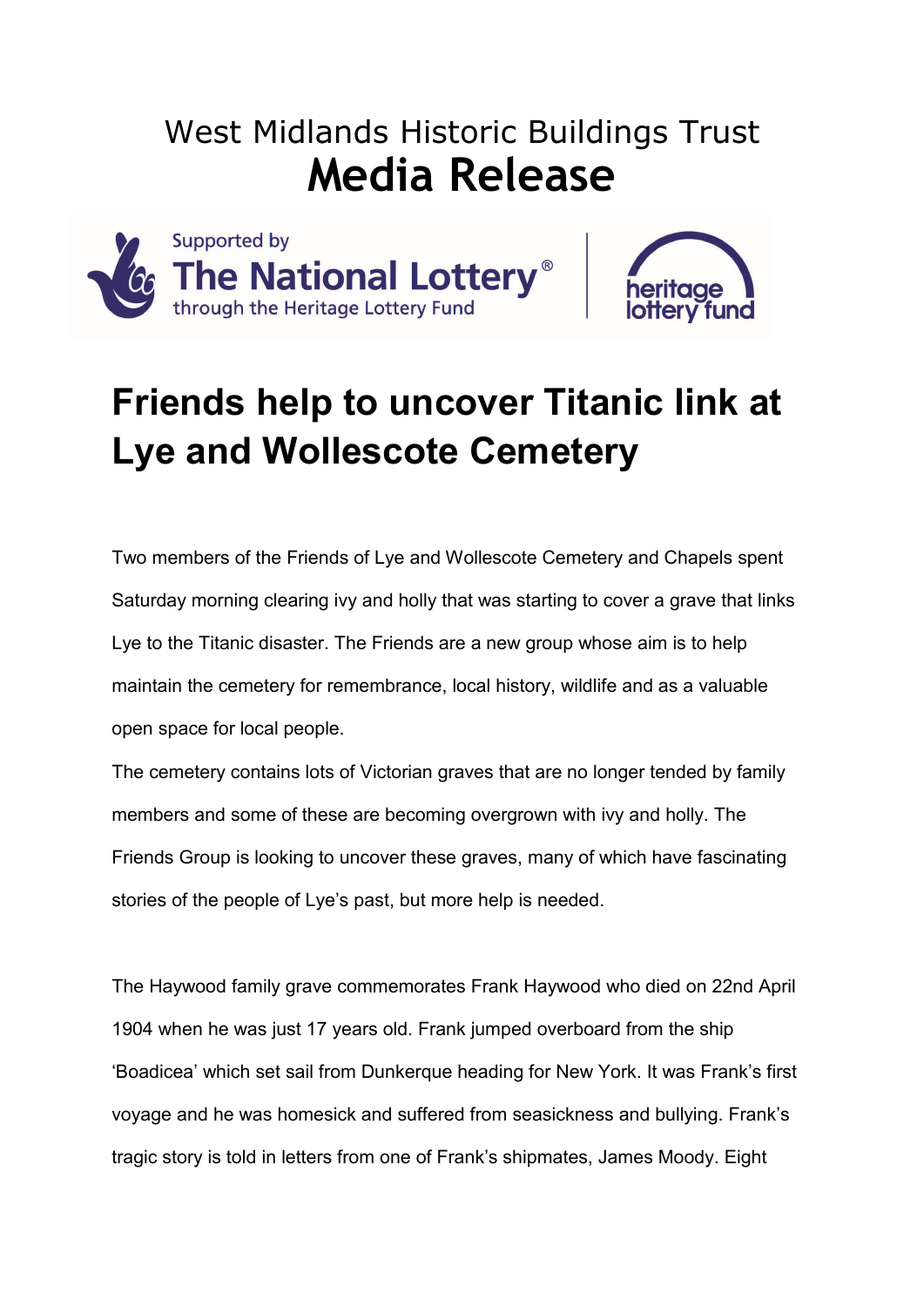years later, James was Sixth Officer on the bridge of the Titanic, taking the call from the lookout that there was an iceberg ahead. James saved the lives of many people that night but sadly went down with the 'unsinkable' ship.

Establishing the Friends is part of a project by the West Midlands Historic Buildings Trust to refurbish the Chapels building at the Lye & Wollescote Cemetery and is being made possible thanks to grant funding from the Heritage Lottery Fund.

In just two hours, the volunteers filled twelve garden sacks with weeds and pine needles. More volunteers could make a huge difference to the cemetery. The Friends are meeting again to uncover more graves on Saturday 1st August at 10am until 12 noon and need local people to come along and help out. Contact Carolyn Healy on 07805 489296 for more details.

#### END

#### Pictures –

- 1. Friends group member, Simon Trehearne removing holly trees.
- 2. The Haywood family grave before work started
- 3. The Haywood family grave when the friends have finishes.

#### *Notes to editors:*

#### **More about this project**

More information about this exciting project for the Lye & Wollescote Cemetery Chapels building can be found at the project website www.lyeandwollescote.info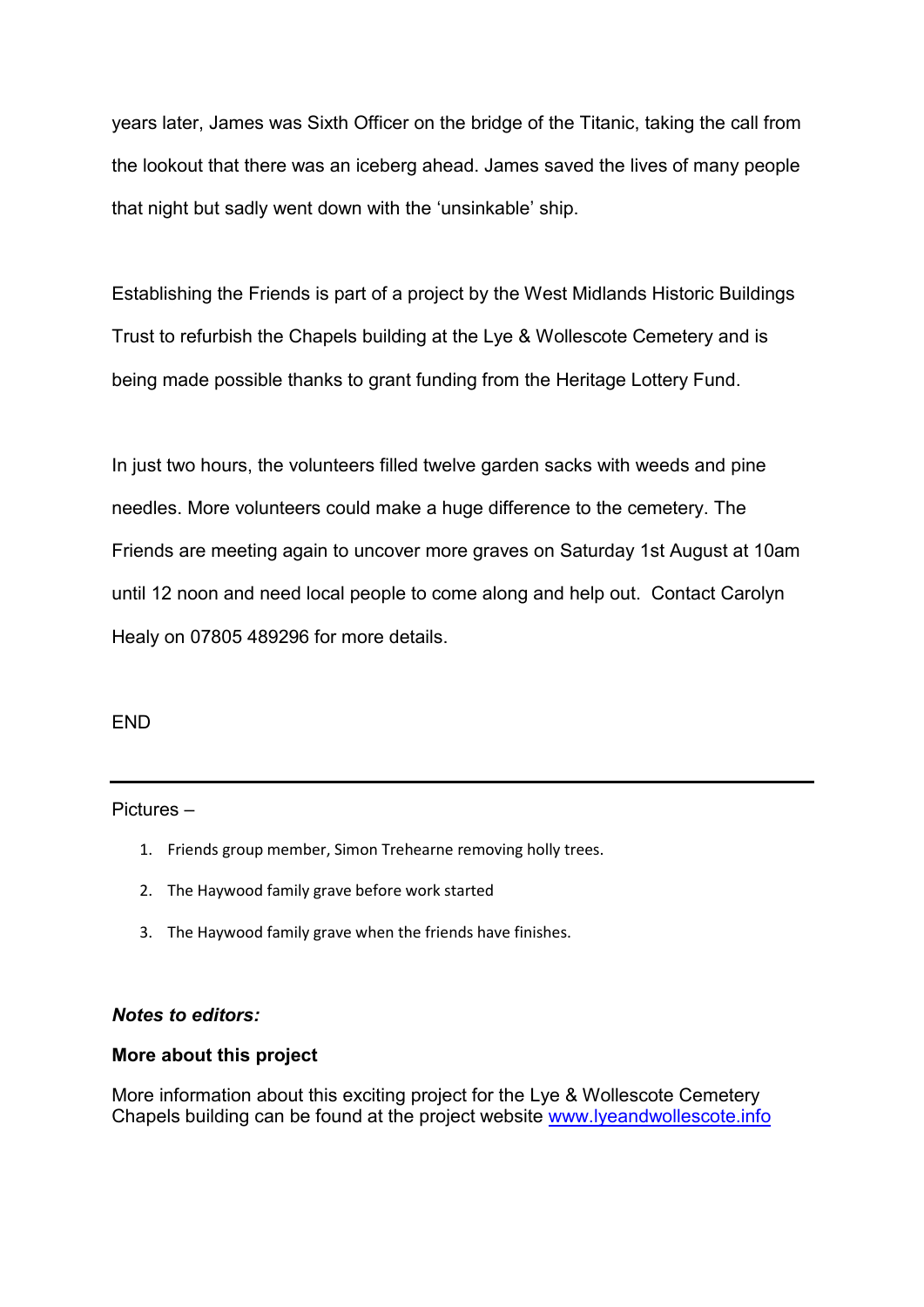To find out more about the wider Lye & Wollescote Cemetery Chapels project please contact David Trevis-Smith, Project Organiser: email david@dts-solutions.co.uk or phone 07711 601560

### **About the West Midlands Historic Buildings Trust**

The West Midlands Historic Buildings Trust (WMHBT) is a registered charity, established in 1985, with specialists in the field of building conservation giving their time on a voluntary basis to serve as Trustees and funds coming from membership subscriptions. WMHBT's purpose is to safeguard buildings within the West Midlands that are of historical or architectural importance. Where this cannot be achieved by simply raising awareness to the issues, WMHBT will consider carrying out a conservation project itself. As a registered Building Preservation Trust, WMHBT is able to attract grants and low-cost loans to carry out the type of rescue scheme often necessary with 'Buildings at Risk' and in this way aims to cover the deficit in funding such projects.

Membership is open to anyone with an interest in safeguarding historic buildings. WMHBT organises a range of activities, focused on the West Midlands, which include a regular newsletter; specialist talks, events and visits to historic buildings; arranging public access (as appropriate) to buildings before, during and after repair; commissioning and publishing research into historic buildings; encouraging the involvement of schools and colleges in conservation projects; and disseminating information.

The first WMHBT project was 19-20 High Street, Kinver, South Staffordshire, a timber-frame building listed grade II. In the Staffordshire volume of 'The Buildings of England' series, the late Nikolaus Pevsner states that in Kinver High Street the best houses are numbers 17-20. To have lost an important building within that range would have been a tragedy, but when the WMHBT took the building over it was in a dangerous condition, with parts close to collapse. By that stage no-one was prepared to take up the arrears of maintenance because it would have cost more than the market value to put it right. As a result of the WMHBT project, 19-20 High Street has been transformed into a comfortable four-bedroom home and is now occupied by new owners. The high standards of the work were recognised by two awards: "The Carpenters' Award" presented by English Heritage in recognition of "the sensitivity of approach and excellence of craftsmanship"; and a "mention" by the Civic Trust for its "worthy contribution to the community".

The second WMHBT project was the grade II listed office building built as a living showcase by the former Harris & Pearson Company, firebrick manufacturers, in Brettell Lane, Brierley Hill, West Midlands. The building had been unoccupied for 13 years and was in a derelict state when acquired by WMHBT, with the costs of repair again being in excess of market value. The building was converted for modern-day use as prestigious offices and materials produced to interpret the associated